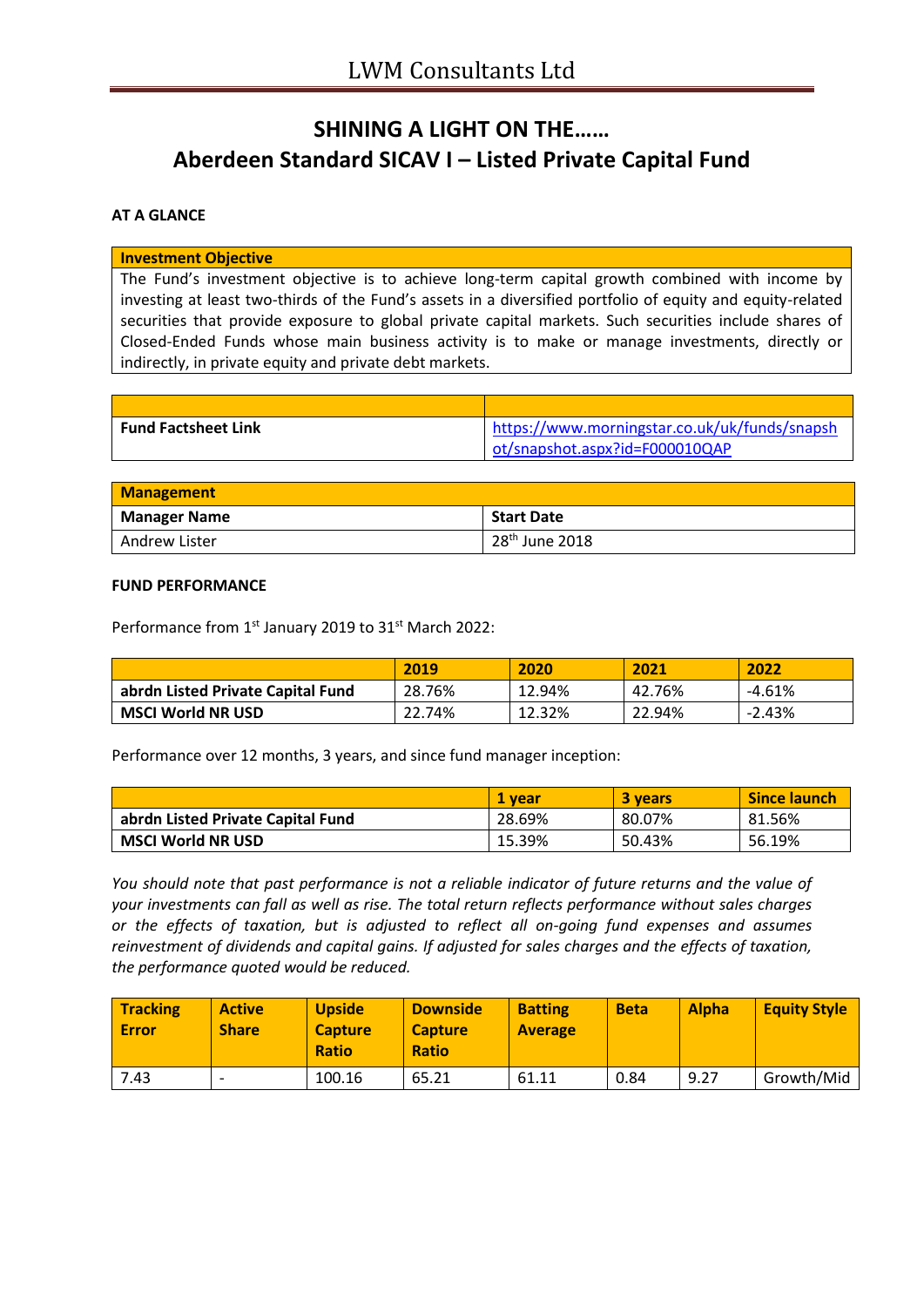## LWM Consultants Ltd

| <b>Volatility Measurements</b> |        |
|--------------------------------|--------|
| 3-Yr Std Dev (volatility)      | 19.74% |
| 3-Yr Mean Return (average)     | 21.66% |

| <b>Investment Style Details</b> |        |  |
|---------------------------------|--------|--|
| Giant                           | 4.75%  |  |
| Large                           | 15.07% |  |
| Medium                          | 28.73% |  |
| Small                           | 7.44%  |  |
| Micro                           | 1.94%  |  |

| Top 5 Holdings - 14 Equity Holdings (63 other holdings) |                           |       |
|---------------------------------------------------------|---------------------------|-------|
| 3i                                                      |                           | 6.99% |
| Intermediate Capital Group PLC                          | <b>Financial Services</b> | 6.88% |
| KKR & Co Inc Ordinary Shares                            | <b>Financial Services</b> | 6.64% |
| Partners Group Holding AG                               | <b>Financial Services</b> | 6.13% |
| Oakley Capital Investments Ord                          |                           | 5.78% |

| <b>Top Sectors</b>        |        |
|---------------------------|--------|
| <b>Financial Services</b> | 80.57% |
| <b>Basic Materials</b>    | 9.81%  |
| Real Estate               | 9.41%  |
| Technology                | 0.21%  |

| <b>Top 5 Regions</b> |        |  |
|----------------------|--------|--|
| <b>United States</b> | 36.49% |  |
| Canada               | 23.17% |  |
| United Kingdom       | 16.93% |  |
| Europe ex Euro       | 10.74% |  |
| Eurozone             | 7.11%  |  |

## **UPDATE….**

This was our first meeting with the team although we have met Andrew (Andy) Lister when he managed the Aberdeen Emerging Markets Trust. The strategy should be seen as an alternative investment source. It will be more volatile but aims to deliver over a 5-to-7-year timeframe between 10% and 12% p.a. The strategy was launched 4 years ago and has achieved returns significantly above this despite negative periods in the markets in 2018, 2020 and 2022.

The strategy looks to invest across all private markets. This includes private equity, private credit, REITS, infrastructure, and commodities. One of our concerns is the perceived risk and negative sentiment towards this part of the market. Andy explained that the universe is broad, and many companies choose to be unlisted because to go listed is expensive, there are increased regulatory pressures and there are pressures around quarterly reporting. All of this can be detrimental to a business's growth.

Investing in private equity doesn't have to be speculative and they invest in two ways. Around two thirds of the portfolio is invested in traditional investment companies like 3i. These types of companies are involved with private markets. Although the underlying investments are unlisted, the companies